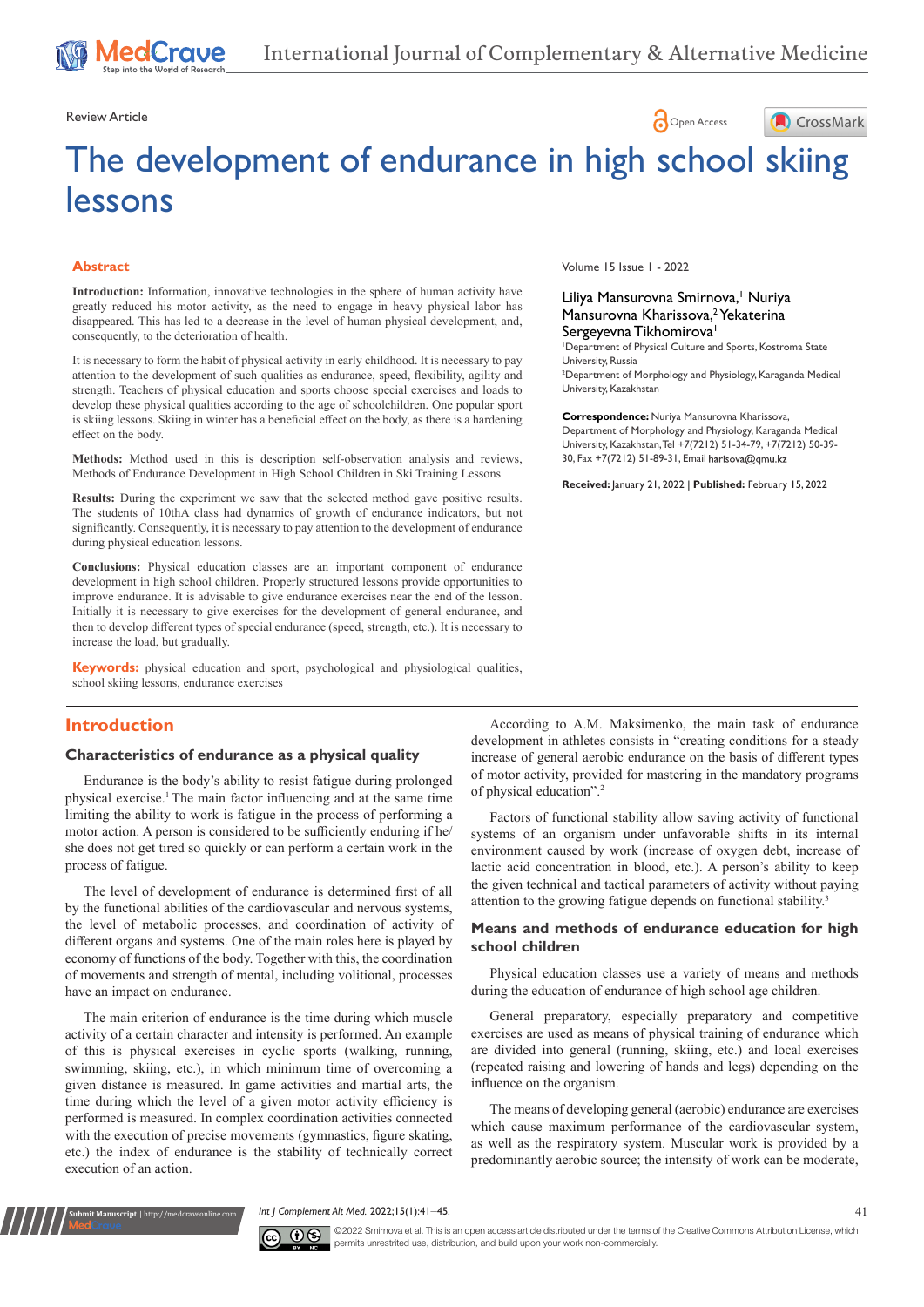# **The development of endurance in high school skiing lessons** *42* **Copyright: 42** Copyright: **42** Copyright: **42** Continuous at al.

large, variable; the total duration of exercise ranges from several to tens of minutes.4

The level of development of general endurance is of great importance in school-age children. Schoolchildren who have high indices of general endurance, as a rule, learn general subjects better, fall ill less often during the school year, and pass control standards better. V. P. Filin believes that education of general endurance should become the most important part of general physical training.

When choosing a means for the education of general endurance in adolescents, it should be understood that it can be developed through almost all physical exercises that are included in physical education lessons, including morning exercises and active recreation.<sup>5</sup>

The authors believe that in the practice of physical education a wide variety of physical exercises of cyclic and acyclic nature, such as long runs, cross-country running (cross country), skiing movements, skating, cycling, swimming, games and play exercises, exercises performed according to the method of circular training (including 7-8 or more exercises performed at an average pace), etc. are used. The requirements that are imposed on them are as follows: the exercises should be performed in the zones of moderate and high-power work; their duration should be from several to tens of minutes.<sup>6,7</sup>

Most types of special endurance are to a great extent conditioned by the level of anaerobic capabilities of the organism, for which purpose any exercises involving the functioning of a large group of muscles and allowing to perform work with the maximum and neartotal intensity are used.

Special preparatory exercises are an effective mean of developing special endurance (speed, power, coordination etc.), which are maximally approximated to competitive exercises by form, structure and peculiarities of the influence on functional systems of the organism.

To increase the anaerobic capacity of the organism the following exercises are used:

- a. Exercises that help to increase lactate anaerobic capacity. Exercise duration is 10-15 s, intensity is maximal.
- b. Exercises are used in the mode of repeated performance, in series.
- c. Exercises which improve lactate and lactate anaerobic abilities in parallel. The duration of the exercise is 15-30 s, the intensity is 90-100% of the maximum available.
- d. Exercises that improve lactate anaerobic capacity. Work duration 30-60 s, intensity 85-90% of the maximum available.
- e. Exercises that improve lactate anaerobic and aerobic capabilities in parallel. Work duration 1-5 min, intensity 85-90% of the maximum available.4

Methods aimed at the development of endurance can be divided into: methods of developing aerobic capacity and methods of developing anaerobic capacity.

#### **The main methods of developing general endurance are**

1) the method of fusion (continuous) exercise with a load of moderate and variable intensity; 2) the method of repeated interval exercise; 3) the method of circular training; 4) the game method; 5) the competitive method.

For the development of special endurance are used:

a. methods of continuous exercise (uniform and variable);

- b. methods of interval discontinuous exercise (interval and repeated);
- c. competitive and game methods.

The uniform method is characterized by a continuous long mode of work with a uniform speed or effort. In this case, the student must maintain a given speed, rhythm, a constant rate, magnitude of effort, and amplitude of movement. Exercises can be performed with low, medium and maximum intensity.

An alternating method. Its main distinction from the uniform method is a sequential variation of the load in the course of a continuous exercise (for example, running) by a directed change of speed, tempo, amplitude of movements, the magnitude of efforts, etc.

The interval method involves performing exercises with standard and variable loads and with strictly dosed and pre-planned rest intervals. The rest interval between exercises is 1-3min (sometimes 15-30s). Thus, the training effect occurs not only and not so much at the moment of performance, but also during the period of rest. Such loads are usually called aerobic-anaerobic. They are effective for the development of special endurance.

The method of circuit training provides exercises affecting various muscle groups and functional systems by continuous or interval work. Usually there are 6-10 exercises ("stations") in a circle, which a sportsman performs from 1 to 3 times.

The competitive method provides exercises in the form of competitions. The intensity of exercises is maximal.

The game method involves the development of endurance in the process of the game where there are constant changes in the situation and emotionality.

When using one or another method to develop the endurance of children of high school age, specific parameters and loads are determined each time. It all depends on the individual characteristics of the body of students, as well as on their preparedness.

#### **Analysis of program material on ski training in high schools**

One of the recognized and accessible sports is skiing. The value of skiing is very important. Thanks to this type of sport has a positive impact on the body involved, are instilled vital motor skills, as well as forming the most important moral and psychological qualities of character: courage and perseverance, hard work and discipline, dedication and diligence. When moving on skis are the inclusion in the work of all muscle groups, improving respiratory function, blood circulation. A huge plus skiing - it is easy to vary the load.

Cross-country skiing and ski racing is available to people of all ages. Cross-country skiing has a beneficial effect on the nervous system and relieves fatigue.

Skiing also has an educational value. In the process of training a person acquires new knowledge, skills and abilities, which are associated with the technique of movement, hygiene, etc.

Most schools now learn from the working program "Comprehensive program of physical education students 1-11 grades" V.I. Lyakh, A.A. Zdanevich "Prosveshchenie".8

The school physical education program provides for ski training from 1st through 11th grade. Lessons are held in the third academic quarter in the amount of 17hours.

**Citation:** Smirnova LM, Kharissova NM, Tikhomirova YS. The development of endurance in high school skiing lessons. *Int J Complement Alt Med.*  2022;15(1):41‒45. DOI: [10.15406/ijcam.2022.15.00588](https://doi.org/10.15406/ijcam.2022.15.00588)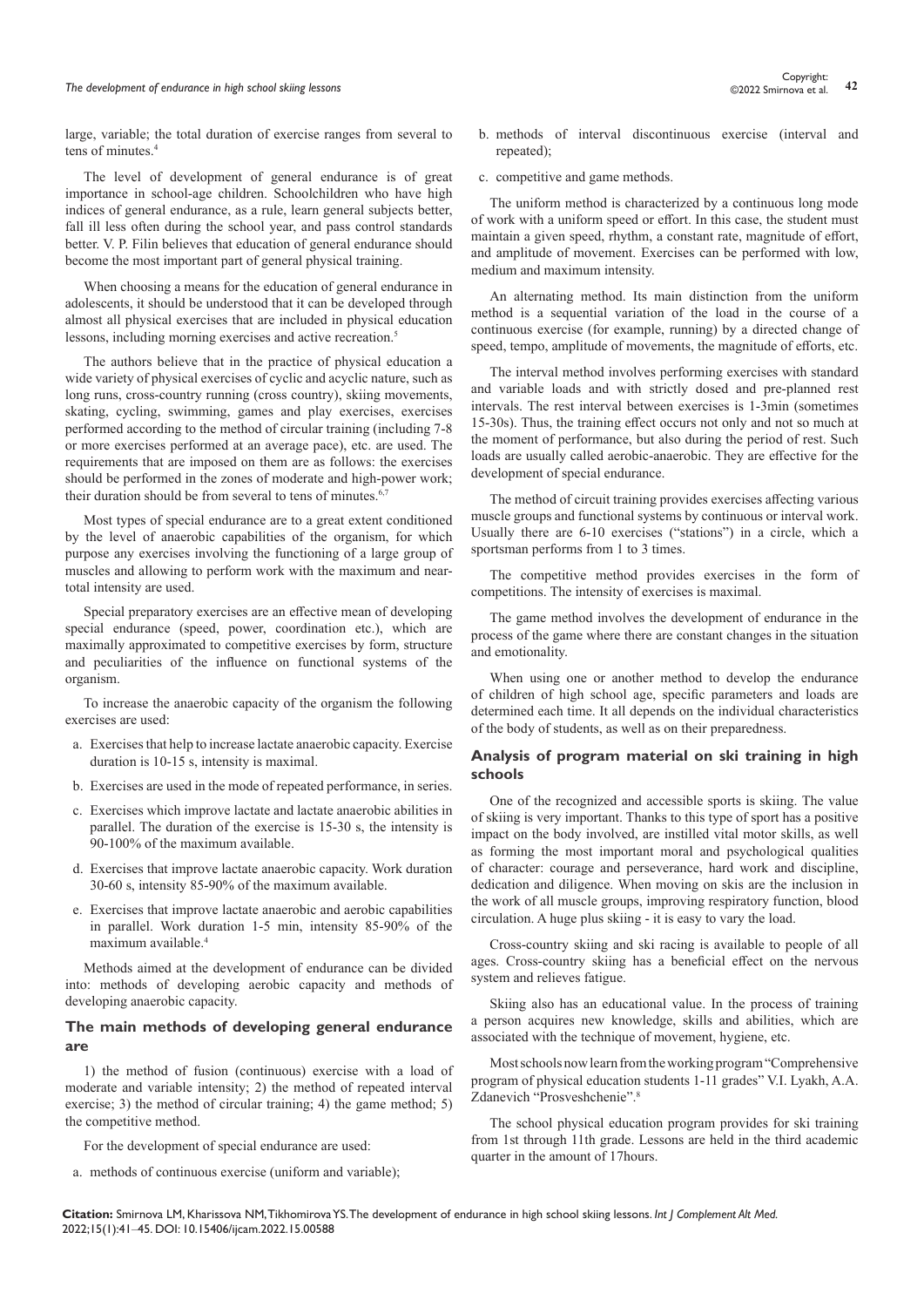This program provides knowledge, skills, and abilities: students master the skills and abilities of different ways of skiing (classic and skate skiing, overcoming descents and ascents, etc.), theoretical information, development of basic physical qualities, moral and volitional qualities, as well as increasing the efficiency of the body.

Lessons on ski training in high school should primarily have an instructor focus, that is, students should be active assistants of teachers in the organization of extracurricular activities, mass sports and recreational work on skis with students in junior high. Another important component is homework, since the lessons, which are held three times a week, do not provide reinforcement of the material and maintain the necessary pace in improving the development of physical qualities.

#### **To conduct lessons on ski training certain requirements should be observed**

1) High motor density should be provided in the lesson. It is necessary to reduce the time for showing and explaining the material.

2) To increase the quality of the lesson a high emotionality is used.

3) The dynamics of the lesson on ski training, in accordance with the sex, age and preparedness of students provides the optimal volume and intensity of the load.

From class to class the training standards increase the requirements for physical fitness of students, which are expressed by lengthening the distance and reducing the time to overcome it, as well as increasing the complexity of the terrain. For example, in grade 10-11 the distance for boys is 5km, for girls 3km. The time of overcoming the distance for the "excellent" grade for boys - 26minutes, for girls - 18minutes 30seconds.

In Grade 9 the study and mastering of skiing technique ends. Consequently, in the 10th and 11th grades special attention is paid to improving the studied moves and their use in accordance with the terrain and other external conditions. Rest between exercises should be active, that is to be filled with low-intensity exercises aimed at consolidation of previously learned material. When improving the methods of movement on skis must be selected such training circles with a variety of conditions, so that the terrain stimulates a constant change of ski moves. The program provides a close relationship of lessons on ski training with extracurricular activities. Sports and mass activities should be included in the monthly health days and physical culture holidays.

#### **Methods of endurance education in older school children at ski training lessons**

Organization of the study. The study was conducted on the basis of Municipal state educational institution "*Soligalich Secondary General Education School*", located at 33a Gagarina St., Soligalich. The study involved 20 people (8 girls, 12 boys), students of grade 10A. The lessons were conducted according to the author's program.<sup>8</sup>

All participants of the study, according to medical examination data, belong to the main medical group. All students have approximately the same level of physical fitness.

This study was conducted during the ski training period (January-February 2021). The following control tests were selected for the study:

a. To test the development of general endurance, the result of crosscountry skiing was used (boys - 5km, girls - 3km)

- b. To test the development of speed endurance we used sprint on skis (boys - 600m, girls - 400m).
- c. To test the development of power endurance we used the results of control test - raising the body from the supine position for 1minute.

Cross-country skiing for 3km and 5km. The style of movement free. Held at a distance laid mainly on the terrain with weak or medium rugged terrain. Competitions are held at temperatures ranging from -3 degrees Celsius to -12 degrees Celsius.

Sprinter cross-country skiing 400m and 600m. The style of movement - classical. Conducted at a distance laid mainly on the terrain with slightly to moderately rugged terrain. The result is recorded with a stopwatch with an accuracy of 0.1 s.

To determine the strength of the trunk flexor muscles, a control test is used such as raising the trunk from the supine position for 1 minute. The exercise is performed on a gymnastic mat. Starting position is lying on the back, legs bent at 90 degrees, hands behind the head, fingers interlocked. The partner fixes the test person's feet to the floor. At the command "March!" the examinee should bend until his elbows touch the knees and return to the starting position with the opposite movement. During the performance, it is forbidden to unhook hands behind the head. The number of times performed in 1minute is counted.

Control tests were conducted at the beginning of the ski training block (January) and at the end of the block (February). Each test was preceded by a briefing on its performance, as well as a safety briefing.

Ski training lessons in the 10th grade are aimed at the development of endurance. The lessons were conducted three days a week for 40minutes. In February the lessons were paired (90minutes) and were held on the ski track.

The lesson consisted of 3 parts

1. The preparatory part. Warming up on skis, preparatory exercises.

2. the main part. The duration is 20minutes.

3. Final part, Duration of 10minutes. There were movement games for the development of endurance, relay races.<sup>1</sup>

Air temperature in February was below -15°C, and, therefore, holding ski training lessons was prohibited by the temperature regulations. At this time classes were held in the gym and were aimed at the development of physical qualities, in particular strength endurance.

To develop endurance and improve the body's capabilities we used methods of continuous standardized exercise - the duration of the exercise was 20-30 min for physically weakly prepared children. The optimal duration of continuous exercise should be approached gradually, because fatigue depends on the intensity, not on the duration of the load. It is advisable to start classes with a dosed load. Gradually increase the load to the optimal duration. Having reached the necessary duration of the load, gradually increase its intensity to the optimal level. In work with physically moderate and well-prepared pupils it is necessary to apply methods of continuous variation and progressive exercise.9

Correct selection of the means and methods used by us, contributed to the improvement of general, speed and strength abilities of schoolchildren.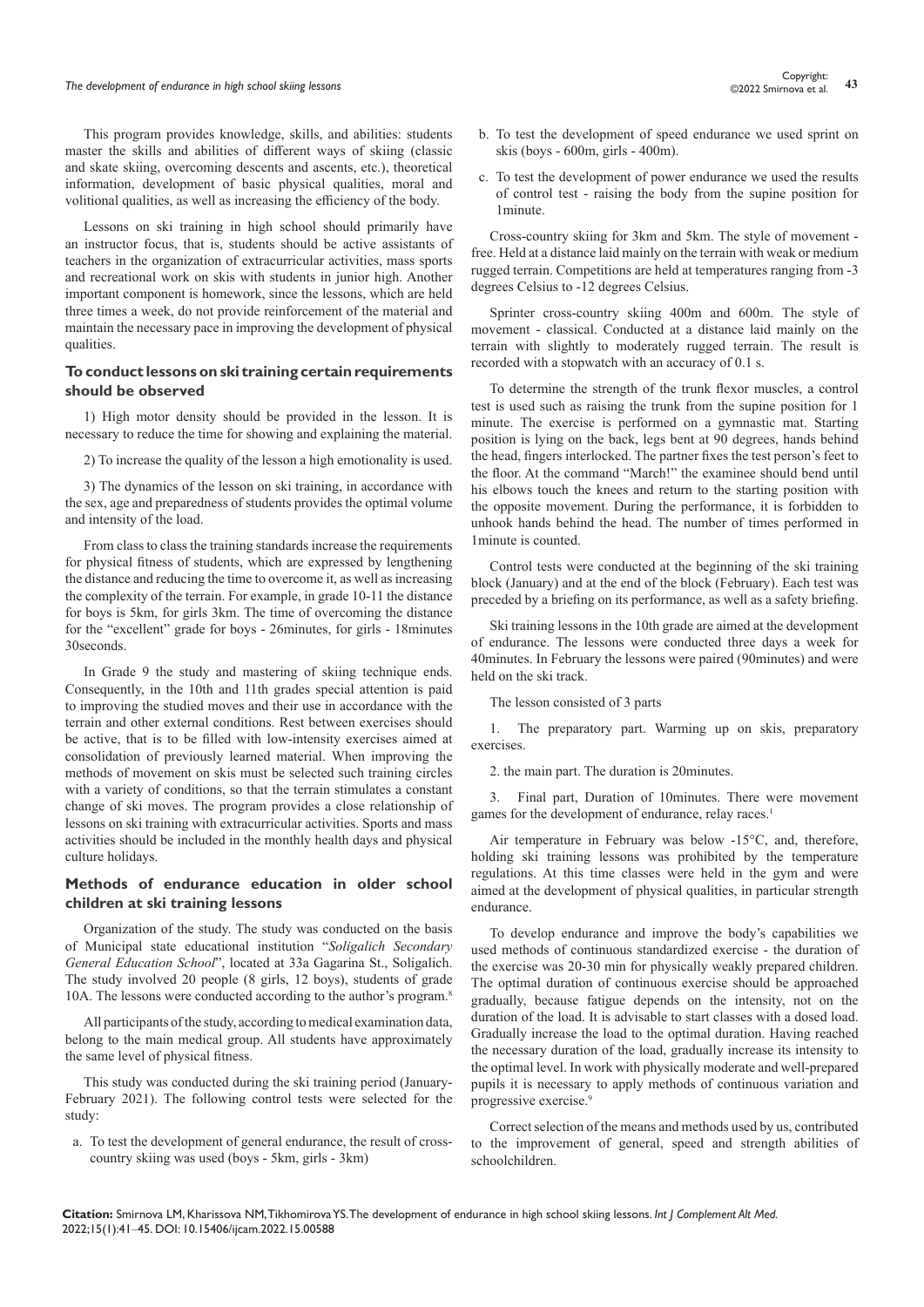#### **Evaluation of the effectiveness of the methodology of endurance development in high school age children in ski training lessons**

Before the experiment began, control tests were conducted to determine the level of general, speed and power endurance. At the beginning of the experiment, the girls' results for the 3km distance were 19.2±0.21minutes, and the boys' results for the 5km distance were 27.1±0.17minutes. By the end of the section "Ski training" both girls and boys had decreased, but not significantly (girls -  $18,55 \pm 0,16$ ) minutes, boys - 26,5±0,11 minutes) (Figure 1).



**Figure 1** Results of the control test "Skiing 3 km and 5 km".

To determine the speed endurance, we chose the test "Sprint Ski Run 400m and 600m". The stability of the results is observed, that is, the girls at the beginning of the experiment the result in 400m - 3.47±0.12 minutes, at the end of the experiment - 3.44±0.9minutes, the boys in 600m before the experiment - 3.11±0.07 minutes, at the end of the experiment - 3.02±0.05minutes (Figure 2).





As the results of observations at the end of the experiment showed an increase in the results of girls from  $40\pm 3$  times for 1minute to  $45\pm 2$ times. The results of young men also increased from 50±4 times to 54±3 times (Figure 3).

Analysis of the results of each test showed an increase in endurance indicators, but not a significant one, because the duration of the study was only two months, therefore, it did not allow us to achieve significant changes in the development of endurance in students. But if we look from the other side, there were positive changes. Students mastered the exercises for the development of endurance types from the proposed methodology.

The selected exercises for increasing the level of endurance made it possible to diversify the educational material.



**Figure 3** Results of the control test "Raising the body from a supine position in 1 minute"

#### **Conclusion**

During the study the literature on the topic "Development of endurance in ski training lessons for children of high school age" was studied. After the analysis we can make the following conclusions:

Endurance is one of the important human qualities. Thanks to it a person can perform work at the "limit" of his abilities. Modern practice distinguishes between general and special endurance.

It is advisable to use the influence aimed at endurance education exactly at the age periods of its rapid development. Appropriately selected means and methods yield positive results in the development of physical qualities. It is necessary to remember that endurance in children of high school age is very important. It is such a physical quality as endurance that helps to prevent fatigue during exercise. At the age of 16-18years the foundation of endurance is laid, which is necessary for further achievement of high results.

#### **Exercise is the primary means of developing endurance**

Methods which are used for the development of general and special endurance in the process of physical education of children of older school age may be divided into several groups: fusion (continuous) exercise (equal and alternating), method of circular training, game and competitive methods. Each of these methods has its own characteristics and is used to develop different types of endurance by changing the parameters of the exercises used. If we change the number of repetitions, the intensity of execution, the time of work, and the interval and type of rest, the physiological load of the work performed changes.

So the goals and tasks of the work have been achieved. It is possible to conclude that teachers of physical culture should develop physical qualities of children at lessons, the special attention should be paid to endurance.

#### **Acknowledgements**

The authors would like to thank of the professorial-teaching staff and students of Kostroma State University and Karaganda Medical University.

### **Funding**

There is no funding involved for this paper.